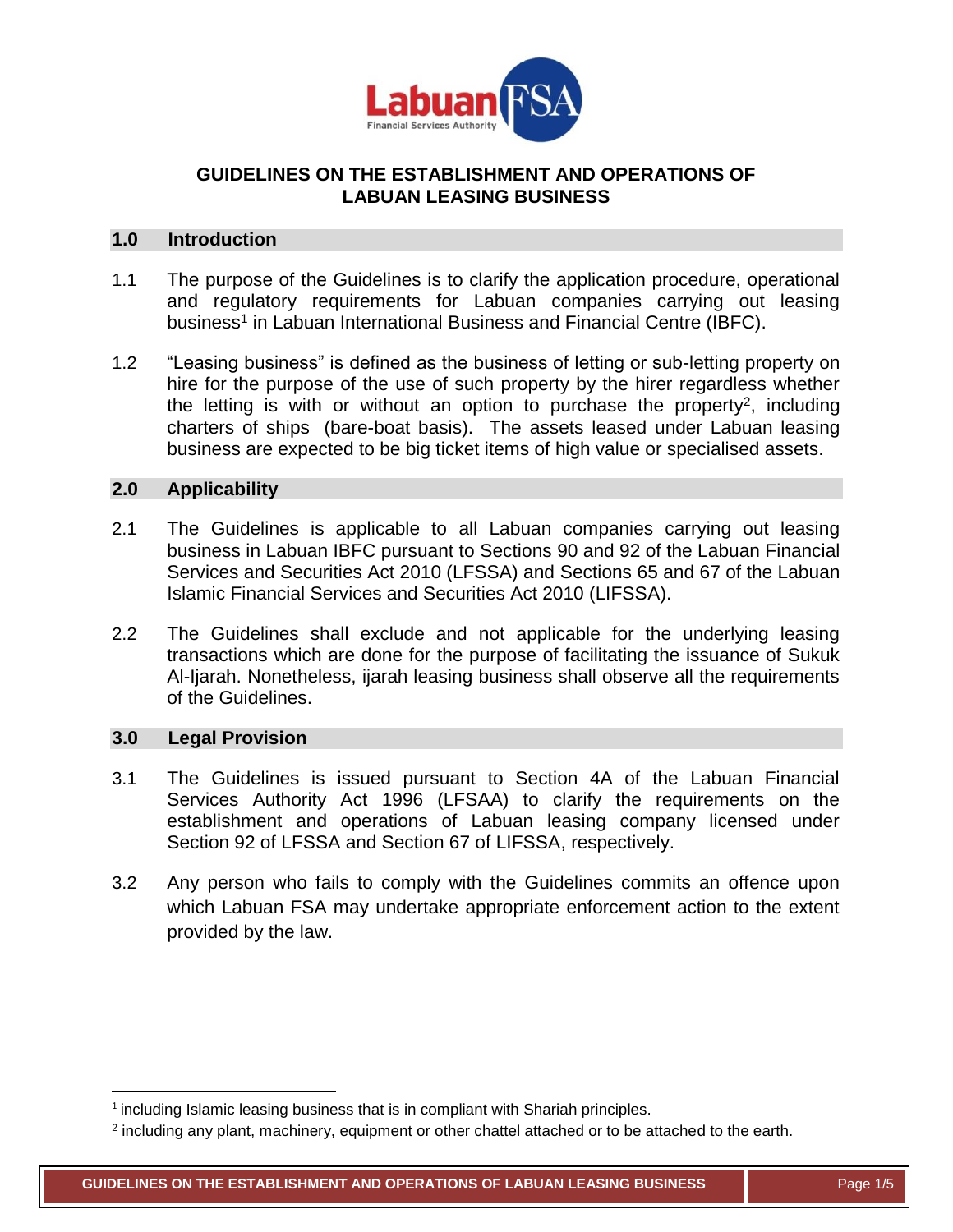### **4.0 Effective Date**

- 4.1 Save for Paragraph 7.11, all requirements of the Guidelines shall come into effect on 1 January 2018. The substance requirements by the Labuan leasing companies under Paragraph 7.11 shall come into effect on 1 January 2019 to provide sufficient transition period for compliance.
- 4.2 The Guidelines on the Establishment and Operations of Labuan Leasing Business (issued on 1 August 2013) and Clarification Note for Guidelines on the Establishment and Operations of Labuan Leasing Business (issued on 10 October 2013) are now repealed.
- 4.3 All approvals granted by Labuan FSA relating to Labuan leasing business before the effective date of this Guidelines shall remain valid unless otherwise revoked or if the lease transaction has expired.

### **5.0 Eligibility**

- 5.1 Any person intending to undertake leasing business in Labuan IBFC may apply to Labuan FSA for approval.
- 5.2 Upon receiving approval from Labuan FSA, the applicant is required to establish a Labuan company incorporated or registered under the Labuan Companies Act 1990 (LCA).

## **6.0 Application Requirements**

- 6.1 Submit a duly completed application form with the relevant supporting documents as stipulated in the Form LFB-Leasing, which is downloadable at *[www.labuanibfc.com.](http://www.labuanibfc.com/)*
- 6.2 Labuan FSA may require from the applicant such other information or documents for the purpose of determining the merits of the application.

# **7.0 Operational Requirements**

7.1 Have sufficient and positive capital or working funds which commensurates with the Labuan leasing business<sup>3</sup> at all times. Labuan FSA may exercise its discretion to require a Labuan leasing company to inject additional capital, taking into account its business profile as well as nature, scale, complexity and diversity of their business activities.

 $\overline{\phantom{a}}$ 

<sup>&</sup>lt;sup>3</sup> Considerations shall include but not limited to the following factors:

<sup>(</sup>i) volume of the business;

<sup>(</sup>ii) value of the asset leased; and

<sup>(</sup>iii) leasing arrangement, i.e. operating or finance lease.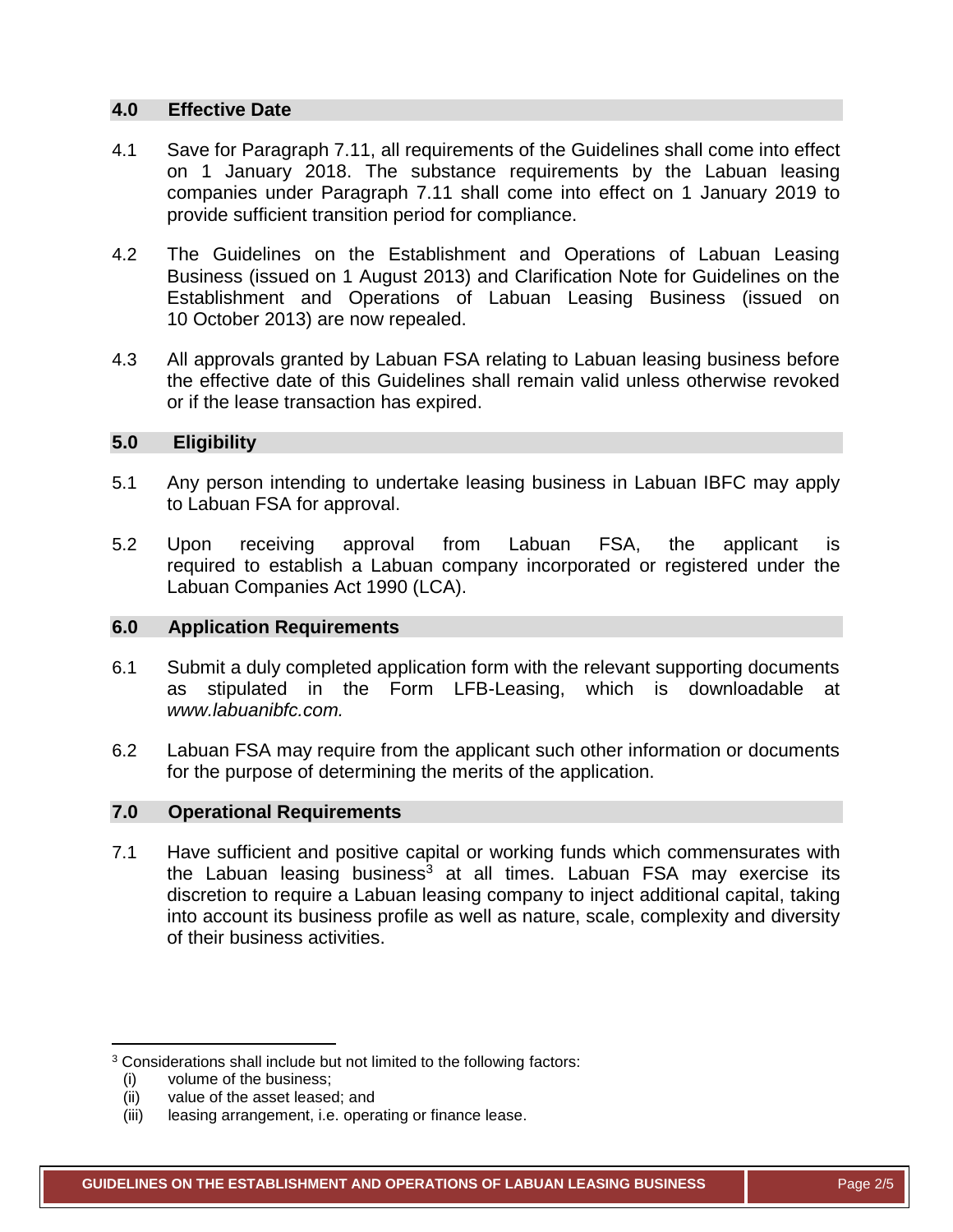- 7.2 Ensure that the directors and officers responsible for the management of the company meet the Fit and Proper Person requirements as specified in the Guidelines on Fit and Proper Requirements issued by Labuan FSA.
- 7.3 Establish an adequate set of internal policies and controls for its operations, compliances, corporate governance and risk management. These need to be regularly reviewed to ensure that they remain appropriate, relevant and prudent.
- 7.4 Ensure that all its leased assets are adequately insured. In this regard, Labuan leasing companies are encouraged to primarily secure the insurance coverage for their leased assets/properties from Labuan-based insurance companies and takaful operators prior to securing the services of other insurance players elsewhere. For this purpose, the requirement of paragraph 7.12 would need to be observed prior to entering into such insurance arrangement.
- 7.5 Maintain adequate and proper records and books of accounts in Labuan in line with the Directive on Accounts and Record-keeping Requirement for Labuan Entities issued by Labuan FSA. Its name and company number must be clearly indicated on its letterhead, stationery and other documents.
- 7.6 Maintain bank account(s) under its name preferably in Labuan IBFC and/or Malaysia to facilitate the leasing operations including any lease remittances/lease rental payment transactions.
- 7.7 The lease agreement shall be stamped and endorsed by the Collector of Stamp Duties, at the Stamp Duty Office of Inland Revenue Board of Malaysia, Labuan branch.
- 7.8 Ensure that all leasing transactions with any of its related party are conducted at arm's length basis and are subjected to the transfer pricing rules and guidelines issued by the relevant authorities.
- 7.9 Obtain prior approval from Labuan FSA for:
	- (i) each new and subsequent leasing transactions. In this regard, no leasing transaction shall be undertaken prior to Labuan FSA's approval;
	- (ii) establishment of office outside Labuan and establishment or acquisition of subsidiary;
	- (iii) change of lessee and leased asset;
	- (iv) change of shareholders of more than ten per centum; and
	- (v) appointment of directors.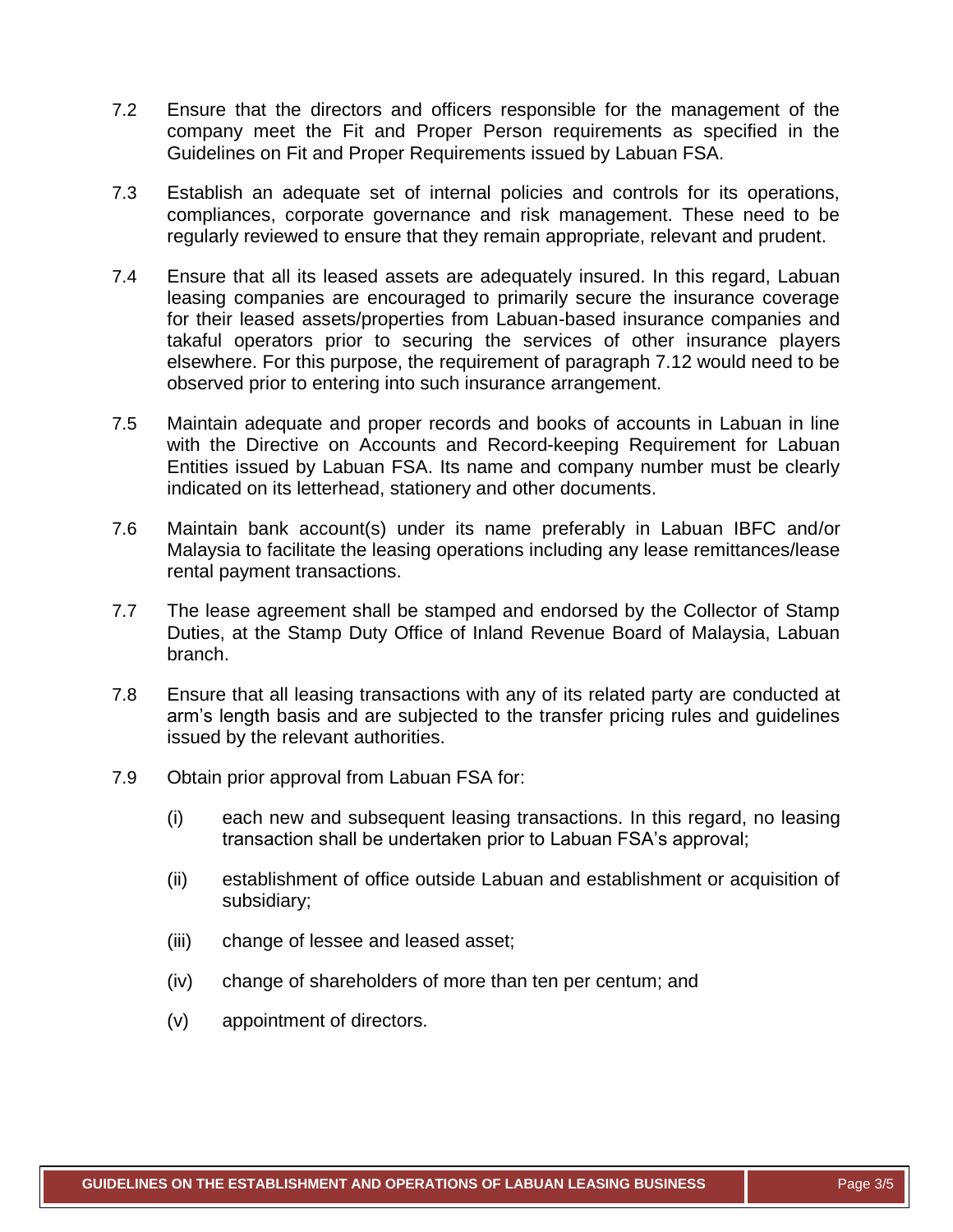- 7.10 Notify Labuan FSA within 30 days pertaining to the following matters:
	- (i) resignation of directors;
	- (ii) any change of information with regard to the place of business or office in Labuan;
	- (iii) any changes to the constituent documents and business plan which is not tantamount to the change of lessee and leased asset. This may include the change of its company name; and
	- (iv) termination / extension of any leasing transactions.
- 7.11 The Labuan leasing company has to establish substantial activities and perform strategic functions in Labuan. In this regard, the substance requirements should include but not limited to the following factors:
	- (i) *Physical presence*: Maintain an operational office in Labuan. The operational office should be used for business purposes only and must be appropriately furnished with office equipments<sup>4</sup>;
	- (ii) *Key leasing activities*: The core income generating activities are expected to be carried out from the Labuan office. Typically, the activities may include identifying and acquiring of assets to be leased, negotiating leasing terms, soliciting lessees, management of leased assets and financing the acquisition of assets;
	- (iii) *Employment*: Have adequate number of full-time employees with necessary qualification, skills or experiences in the relevant fields related to the leasing business<sup>3</sup>; and
	- (iv) *Annual business spending*: Have incurred adequate business spending in Malaysia including Labuan in undertaking the Labuan leasing business<sup>3</sup>.
- 7.12 Comply with applicable laws, rules and regulations relevant to the leasing business, including relevant guidelines issued by Labuan FSA and regulatory requirements of the jurisdictions where Labuan leasing business is authorised to operate in (where applicable). Labuan leasing company is expected to obtain necessary approvals from the relevant authorities in the market it intends to operate prior to commencing its business in those respective markets and provide a copy of the approvals to Labuan FSA.

 $\overline{\phantom{a}}$ 

<sup>4</sup> For a group with more than one Labuan leasing companies may share the same office.